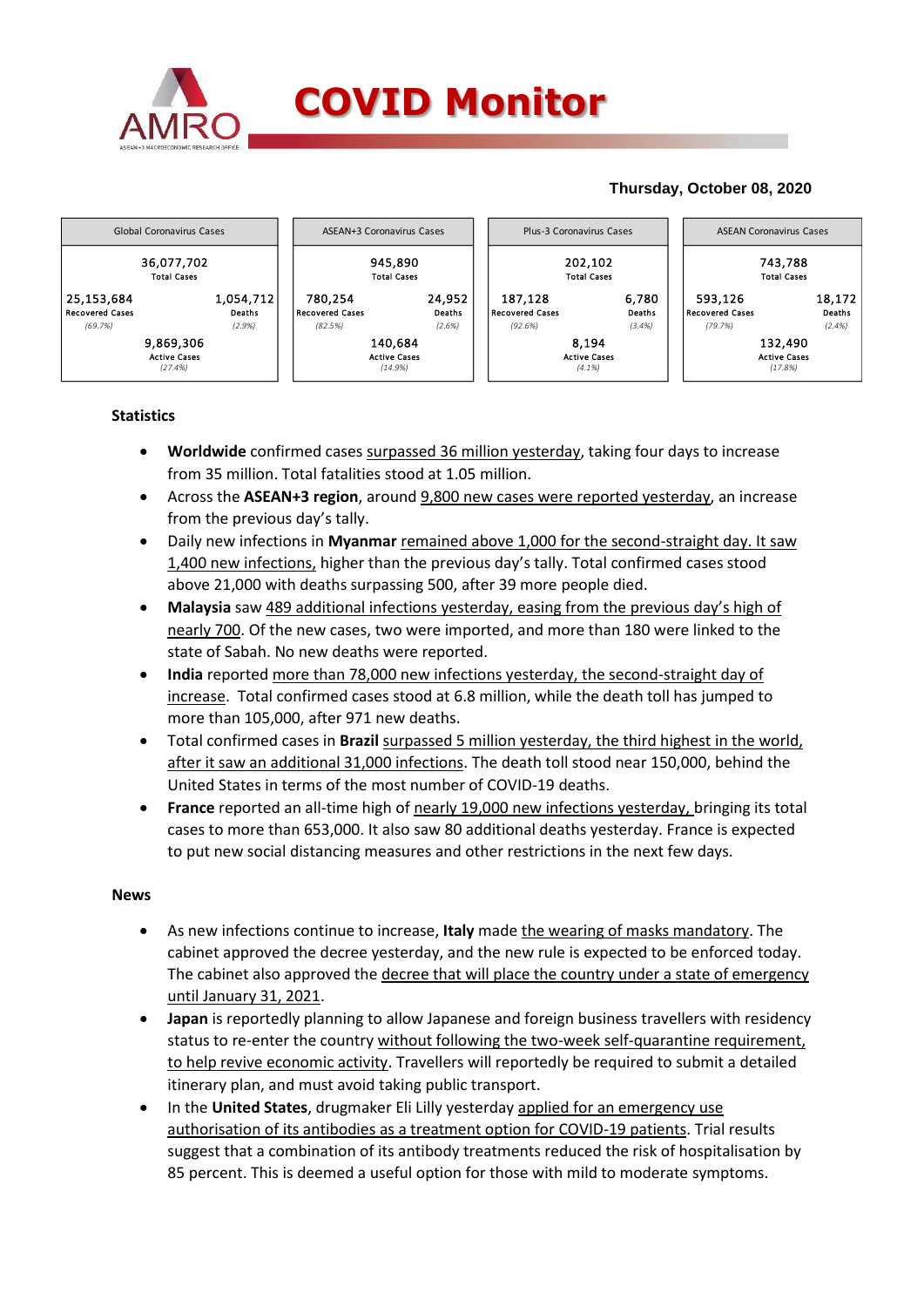

Overview of Confirmed COVID-19 Cases

| Economy              | <b>Total</b><br>Cases | Cases per 1M<br>Population | <b>New</b><br>Cases | <b>New Cases</b><br>per 1M Pop. | <b>New Cases</b><br>$(7$ -day avg) <sup>1</sup> | <b>ANew</b><br>Cases | ∆% New<br>Cases | <b>Total</b><br><b>Deaths</b> | <b>New</b><br><b>Deaths</b> | <b>Fatality</b><br><b>Rate (%)</b> | <b>Total</b><br>Recovered | <b>Recovery</b><br><b>Rate (%)</b> | <b>Active</b><br>Cases | Resolved<br>cases (%) <sup>2</sup> |
|----------------------|-----------------------|----------------------------|---------------------|---------------------------------|-------------------------------------------------|----------------------|-----------------|-------------------------------|-----------------------------|------------------------------------|---------------------------|------------------------------------|------------------------|------------------------------------|
| Global               | 36,077,702            |                            | 273,936             |                                 |                                                 | $-53,951$            | 0.8             | 1,054,712                     | 4,984                       | 2.9                                | 25,153,684                | 69.7                               | 9,869,306              | 72.6                               |
| ASEAN+3              | 945,890               |                            | 9,838               |                                 |                                                 | 1,099                | 1.1             | 24,952                        | 204                         | 2.6                                | 780,254                   | 82.5                               | 140,684                | 72.6                               |
| Plus-3               | 202,102               |                            | 588                 |                                 |                                                 | $-54$                | 0.3             | 6,780                         | $\overline{7}$              | 3.4                                | 187,128                   | 92.6                               | 8,194                  | 85.1                               |
| ASEAN                | 743,788               |                            | 9,250               |                                 |                                                 | 1,153                | 1.3             | 18,172                        | 197                         | 2.4                                | 593,126                   | 79.7                               | 132,490                | 83.7                               |
|                      |                       |                            |                     |                                 |                                                 |                      |                 |                               |                             |                                    |                           |                                    |                        |                                    |
| China                | 85,498                | 61                         | 9                   | 0.0                             |                                                 | $\sqrt{2}$           | 0.0             | 4,634                         | $\mathbf 0$                 | 5.4                                | 80,657                    | 94.3                               | 207                    | 99.8                               |
| Hong Kong, China     | 5,143                 | 674                        | 11                  | 1.4                             |                                                 | 3                    | 0.2             | 105                           | $\mathbf 0$                 | 2.0                                | 4,885                     | 95.0                               | 153                    | 97.0                               |
| Japan                | 87,039                | 692                        | 499                 | 4.0                             |                                                 | $-14$                | 0.6             | 1,614                         | 5                           | 1.9                                | 79,123                    | 90.9                               | 6,302                  | 92.8                               |
| Korea                | 24,422                | 469                        | 69                  | 1.3                             |                                                 | $-45$                | 0.3             | 427                           | $\overline{2}$              | 1.7                                | 22,463                    | 92.0                               | 1,532                  | 93.7                               |
|                      |                       |                            |                     |                                 |                                                 |                      |                 |                               |                             |                                    |                           |                                    |                        |                                    |
| Indonesia            | 315,714               | 1,170                      | 4,538               | 16.8                            |                                                 | 482                  | 1.5             | 11,472                        | 98                          | 3.6                                | 240,291                   | 76.1                               | 63,951                 | 79.7                               |
| Malaysia             | 13,993                | 421                        | 489                 | 14.7                            |                                                 | $-202$               | 3.6             | 141                           | $\mathbf 0$                 | 1.0                                | 10,501                    | 75.0                               | 3,351                  | 76.1                               |
| Philippines          | 329,637               | 2,996                      | 2,804               | 25.5                            |                                                 | 733                  | 0.9             | 5,925                         | 60                          | 1.8                                | 273,723                   | 83.0                               | 49,989                 | 84.8                               |
| Singapore            | 57,840                | 10,144                     | 10                  | 1.8                             |                                                 | $-1$                 | $0.0\,$         | 27                            | $\mathbf 0$                 | 0.0                                | 57,624                    | 99.6                               | 189                    | 99.7                               |
| Thailand             | 3,622                 | 53                         | $\overline{7}$      | 0.1                             |                                                 | -8                   | 0.2             | 59                            | $\mathbf 0$                 | 1.6                                | 3,439                     | 94.9                               | 124                    | 96.6                               |
|                      |                       |                            |                     |                                 |                                                 |                      |                 |                               |                             |                                    |                           |                                    |                        |                                    |
| Brunei Darussalam    | 146                   | 324                        | $\mathbf 0$         | 0.0                             |                                                 | $\mathsf 0$          | 0.0             | 3                             | $\mathbf 0$                 | 2.1                                | 143                       | 97.9                               | $\mathbf 0$            | 100.0                              |
| Cambodia             | 281                   | 17                         | 1                   | 0.1                             |                                                 | $\mathbf 1$          | 0.4             | $\mathbf 0$                   | $\mathsf 0$                 | 0.0                                | 276                       | 98.2                               | 5                      | 98.2                               |
| Lao PDR              | 23                    | $\overline{3}$             | 0                   | 0.0                             |                                                 | $\pmb{0}$            | 0.0             | $\mathbf 0$                   | $\mathbf 0$                 | 0.0                                | 22                        | 95.7                               | $\mathbf 1$            | 95.7                               |
| Myanmar              | 21,433                | 402                        | 1,400               | 26.2                            |                                                 | 148                  | 7.0             | 510                           | 39                          | 2.4                                | 6084                      | 28.4                               | 14,839                 | 30.8                               |
| Vietnam              | 1,099                 | 11                         | $\mathbf{1}$        | 0.0                             |                                                 | $\mathbf 0$          | 0.1             | 35                            | $\mathbf 0$                 | 3.2                                | 1,023                     | 93.1                               | 41                     | 96.3                               |
|                      | 137,868               | 11,971                     | 3,577               | 310.6                           |                                                 | 1,489                | 2.7             | 10,108                        | 16                          | 7.3                                | 19,895                    | 14.4                               | 107,865                | 21.8                               |
| Belgium<br>France    | 664,178               | 10,219                     | 17,647              | 271.5                           |                                                 | 7,312                | 2.7             | 32,219                        | 79                          | 4.9                                | 81,431                    | 12.3                               | 550,528                | 17.1                               |
|                      | 311,137               |                            | 4,010               | 48.3                            |                                                 | 1,556                | 1.3             | 9,582                         | 16                          | 3.1                                | 269,722                   | 86.7                               | 31,833                 | 89.8                               |
| Germany              |                       | 3,750                      |                     |                                 |                                                 | 1,000                |                 |                               | 31                          | 10.8                               |                           |                                    | 62,576                 |                                    |
| Italy                | 333,940               | 5,544                      | 3,677<br>5,052      | 61.0<br>292.3                   |                                                 | $-4,103$             | 1.1             | 36,061<br>6,574               | 36                          |                                    | 235,303<br>4,607          | 70.5                               | 29,404                 | 81.3<br>81.1                       |
| Netherlands          | 155,465               | 8,996                      |                     |                                 |                                                 |                      | 3.4             |                               |                             | 4.2                                |                           | $\sim$                             |                        |                                    |
| Spain                | 835,901               | 17,836                     | 10,491              | 223.9                           |                                                 | $-1,507$             | 1.3             | 32,562                        | 76                          | 3.9                                | 150,376                   | 18.0                               | 53,521                 | 93.6                               |
| Switzerland          | 57,709                | 6,674                      | 1,077               | 124.6                           |                                                 | 377                  | 1.9             | 2,082                         | $\mathbf 1$                 | 3.6                                | 47,300                    | 82.0                               | 8,327                  | 85.6                               |
| United Kingdom       | 546,952               | 8,133                      | 14,173              | 210.7                           |                                                 | $-384$               | 2.7             | 46,791                        | 70                          | 8.6                                |                           | $\sim$                             |                        | $\overline{\phantom{a}}$           |
| Brazil               | 5,000,694             | 23,658                     | 31,553              | 149.3                           |                                                 | $-10,353$            | 0.6             | 148,228                       | 734                         | 3.0                                | 4,457,172                 | 89.1                               | 395,294                | 92.1                               |
| Canada               | 175,380               | 4,638                      | 1,624               | 42.9                            |                                                 | $-748$               | 0.9             | 9,593                         | 11                          | 5.5                                | 147,814                   | 84.3                               | 17,973                 | 89.8                               |
| Argentina            | 840,915               | 18,461                     | 16,447              | 361.1                           |                                                 | 1,707                | 2.0             | 22,226                        | 399                         | 2.6                                | 670,725                   | 79.8                               | 147,964                | 82.4                               |
| Mexico               | 799,188               | 6,288                      | 4,580               | 36.0                            |                                                 | $-248$               | 0.6             | 82,726                        | 378                         | 10.4                               | 679,693                   | 85.0                               | 36,769                 | 95.4                               |
| Peru                 | 832,929               | 25,376                     | 2,930               | 89.3                            |                                                 | 1,100                | 0.4             | 32,914                        | 80                          | 4.0                                | 723,606                   | 86.9                               | 76,409                 | 90.8                               |
| <b>United States</b> | 7,493,649             | 22,636                     | 48,636              | 146.9                           |                                                 | 5,570                | 0.7             | 211,017                       | 904                         | 2.8                                | 2,999,895                 | 40.0                               | 4,282,737              | 42.8                               |
|                      |                       |                            |                     |                                 |                                                 |                      |                 |                               |                             |                                    |                           |                                    |                        |                                    |
| Australia            | 27,206                | 1,047                      | 25                  | 1.0                             |                                                 | 17                   | 0.1             | 897                           | $\mathsf 0$                 | 3.3                                | 24,937                    | 91.7                               | 1,372                  | 95.0                               |
| India                | 6,835,655             | 4,991                      | 78,524              | 57.3                            |                                                 | 6,475                | 1.2             | 105,526                       | 971                         | 1.5                                | 5,744,693                 | 84.0                               | 986,407                | 85.6                               |
| Iran                 | 483,844               | 5,750                      | 4,019               | 47.8                            |                                                 | $-132$               | 0.8             | 27,658                        | 239                         | 5.7                                | 397,109                   | 82.1                               | 59,077                 | 87.8                               |
| Russia               | 1,242,258             | 8,473                      | 10,981              | 74.9                            |                                                 | $-500$               | 0.9             | 21,755                        | 196                         | 1.8                                | 991,277                   | 79.8                               | 229,226                | 81.5                               |
| Saudi Arabia         | 337,711               | 9,714                      | 468                 | 13.5                            |                                                 | -9                   | 0.1             | 4,947                         | 24                          | 1.5                                | 323,208                   | 95.7                               | 9,556                  | 97.2                               |
| South Africa         | 685,155               | 11,473                     | 1,913               | 32.0                            |                                                 | 886                  | 0.3             | 17,248                        | 145                         | 2.5                                | 618,127                   | 90.2                               | 49,780                 | 92.7                               |
|                      |                       |                            |                     |                                 |                                                 |                      |                 |                               |                             |                                    |                           |                                    |                        |                                    |

Source: Haver Analytics, sourced from John Hopkins University; AMRO staff calculations.<br>Notes: New cases since previous day. Δ% refers to percentage change since previous day. Fatality rate measured as deaths per confirmed

Data as of 7/10/2020